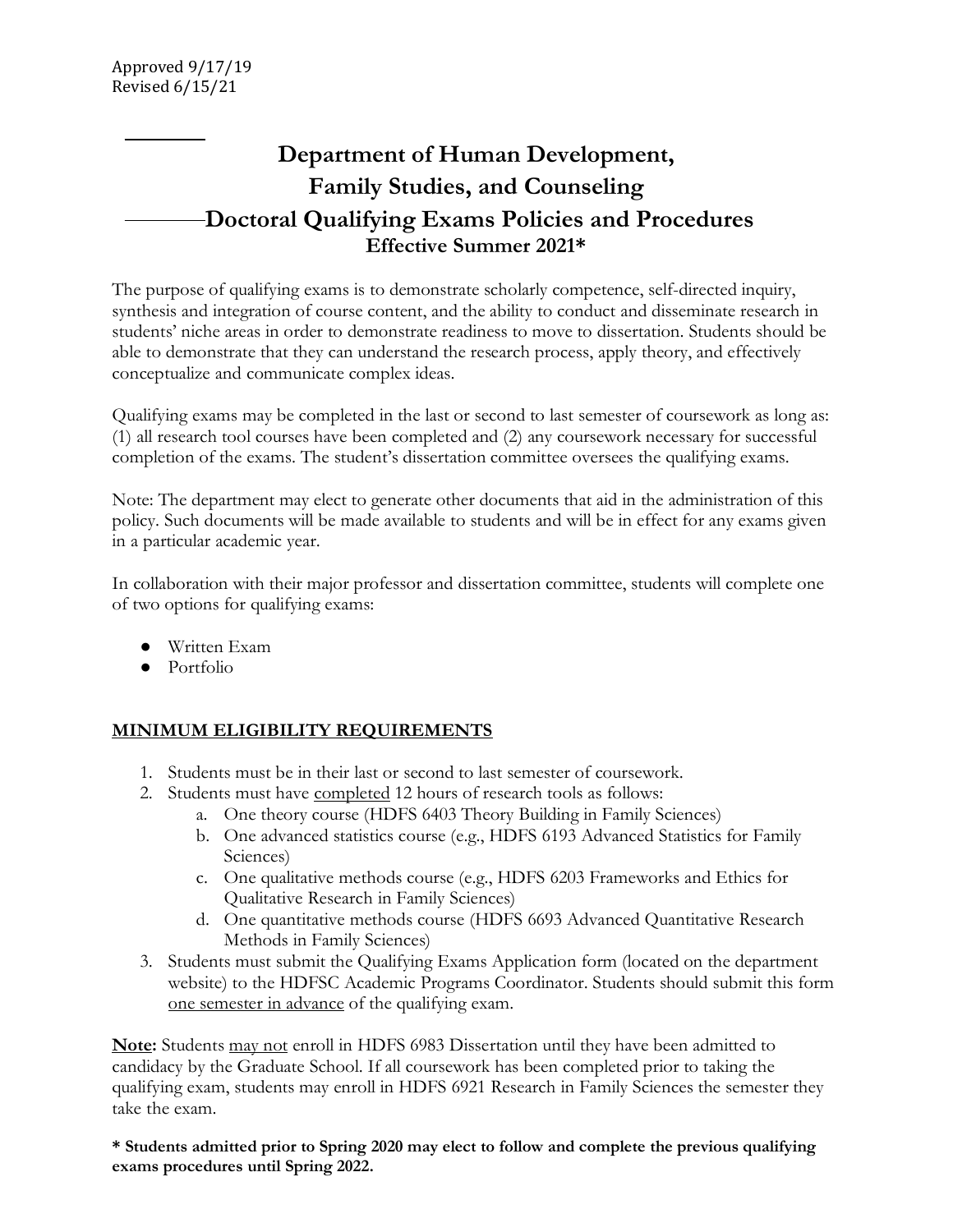# **WRITTEN EXAM OPTION GUIDELINES**

The written exam option is constructed in a way for students to demonstrate integration, synthesis, and application of course content to their research domain. The written responses will help the student to apply course content to the student's dissertation proposal. The written responses must be entirely the student's work. With the approval of the student's major advisor, content written by the student during the exam process may be used for the dissertation proposal.

#### **CONTENT**

In collaboration with the student, the committee will develop three questions related to the student's research and content area as outlined below.

It is the responsibility of the student to arrange a one-hour meeting with their dissertation committee. Given the number of committees in which faculty are involved, it is strongly recommended that this meeting occurs prior to the semester in which the student takes the exam. In no event may this meeting take place later than the second week of the semester in which they take the exam. Any student that does not arrange for this meeting by the deadline will not be allowed to take the exam that semester. \*Students wishing to complete their qualifying exam in a summer semester should consult with their advisor and committee members to ensure they are available during that semester.

During the first 30 minutes, the student will discuss his or her research interests and present ideas for the dissertation topic. Additionally, the student and committee members should discuss possibilities for the questions. During the final 30 minutes, the student will leave and it is recommended that the committee members use the remaining time to develop and finalize the three questions.

Once the questions are finalized, the student's major advisor will share the questions with the HDFSC Academic Programs Coordinator, who will distribute the questions and exam instructions to the student on the first day of the exam period.

The exam must be written in APA style (double spaced, 12-point Times New Roman Font, 1-inch margins). In addition to the sections outlined below, the final exam document should include a cover page, reference list, and graphs or figures (if applicable). Suggested length per section is indicated below. The maximum length of the exam should be no more than 45 pages, excluding cover page and references.

#### **1. Theory & Literature Review (15-20 pages)**

● This question will capture the theoretical underpinnings to the student's research and content area as well as situating the theory within the context of student's focused research area. The question may ask the student to compare and contrast theories, examine differences across similar frameworks/theories, or apply extant theory to the research and content area.

### **2. Research Aims & Methodology (10-15 pages)**

This question will encapsulate the student's research questions/hypotheses and consider the methodological approach that may be well suited for proposed research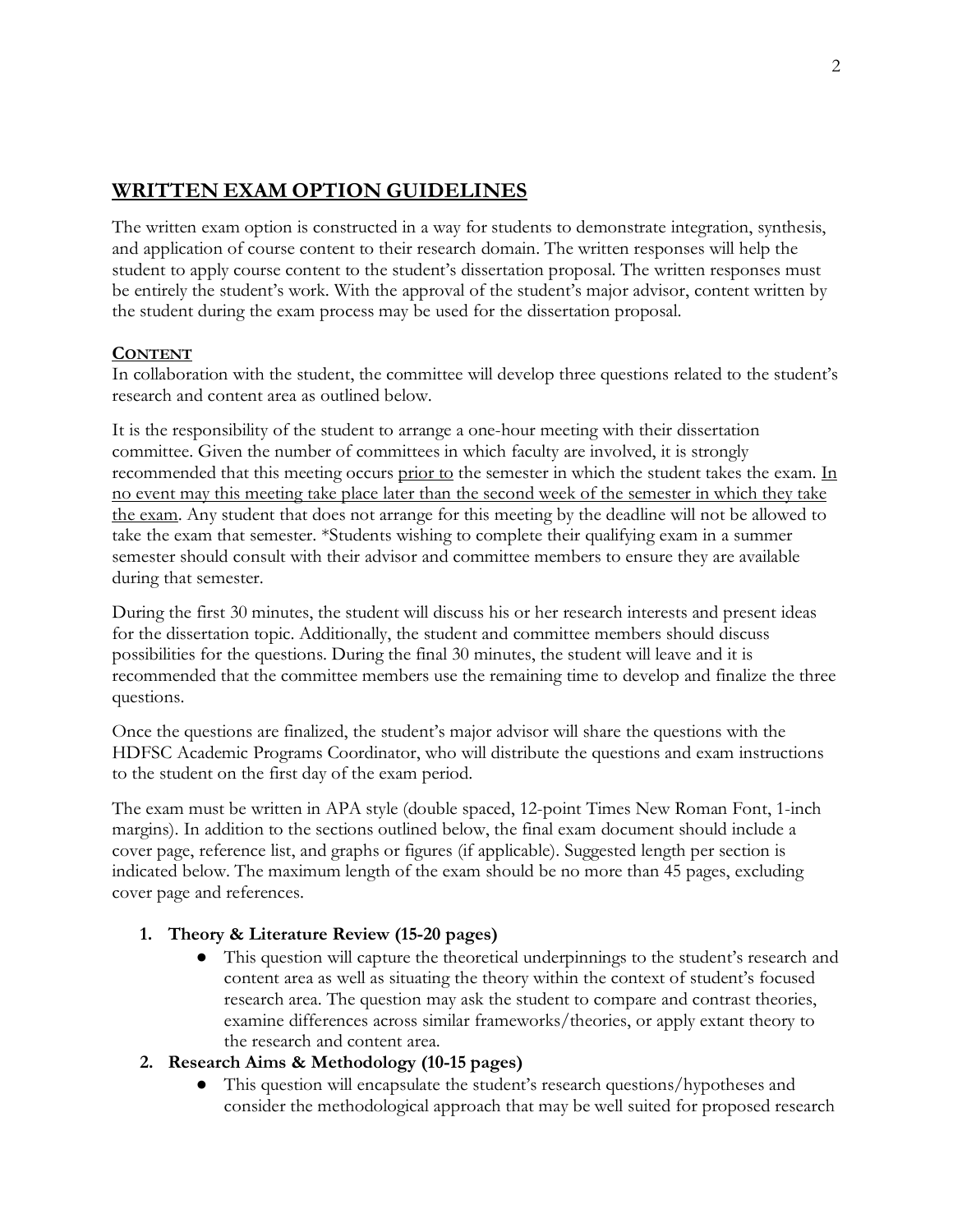aims. This question will also include an analysis proposal and dissemination plan. This question will build on the theory and literature review from question #1.

#### **3. Implications for Practice and/or Future Research (5-10 pages)**

This question will demonstrate the relevance and importance of the research aims by describing their implications for practice and/or future research and how the student's proposed research (identified in questions 1 & 2) will impact the field.

#### **DURATION AND SUBMISSION**

Students have up to 30 days to complete their written qualifying exam. Students will receive instructions regarding the written option, as well as the questions developed by their dissertation committee, from the HDFSC Academic Programs Coordinator. Day one will begin during the fourth week of the Fall or Spring semester (or the third week of the Summer semester) for all students completing written qualifying exams. Students needing special accommodations or those with extenuating circumstances may submit a request for alternate exam dates, along with supporting documentation, to the department chair no later than the first week of the semester in which the student will be taking the exam. Students must submit their completed answers to the HDFSC Academic Programs Coordinator by 5pm on the 30<sup>th</sup> day. The Academic Programs Coordinator will then disseminate answers to committee members.

#### **CONDITIONS OF WRITING**

The written examination will be open-book and take home. However, the student may not consult with anyone about the examination. If it is discovered that academic dishonesty of any kind has occurred, the student will fail and be dismissed from the program.

#### **EVALUATION**

Dissertation committee members will evaluate the written qualifying exam according to the departmental rubrics in effect for the year in which the exam occurs. The committee will then decide the outcome as PASS, ORAL DEFENSE, or FAIL.

Students who PASS all questions are advanced to candidacy (student's advisor will submit the Request for Admission to Candidacy form to the Graduate School). Students who receive ORAL DEFENSE should consult with dissertation committee members regarding days/times and with department staff in the main office to reserve a room for a 2-hour time period. This oral defense needs to be scheduled within 15 days of notification of the exam outcome. The oral defense must be completed within the same semester or the student may have to retake the exam in a future semester. Students who FAIL must repeat the qualifying exam, if eligible. The table below illustrates this process.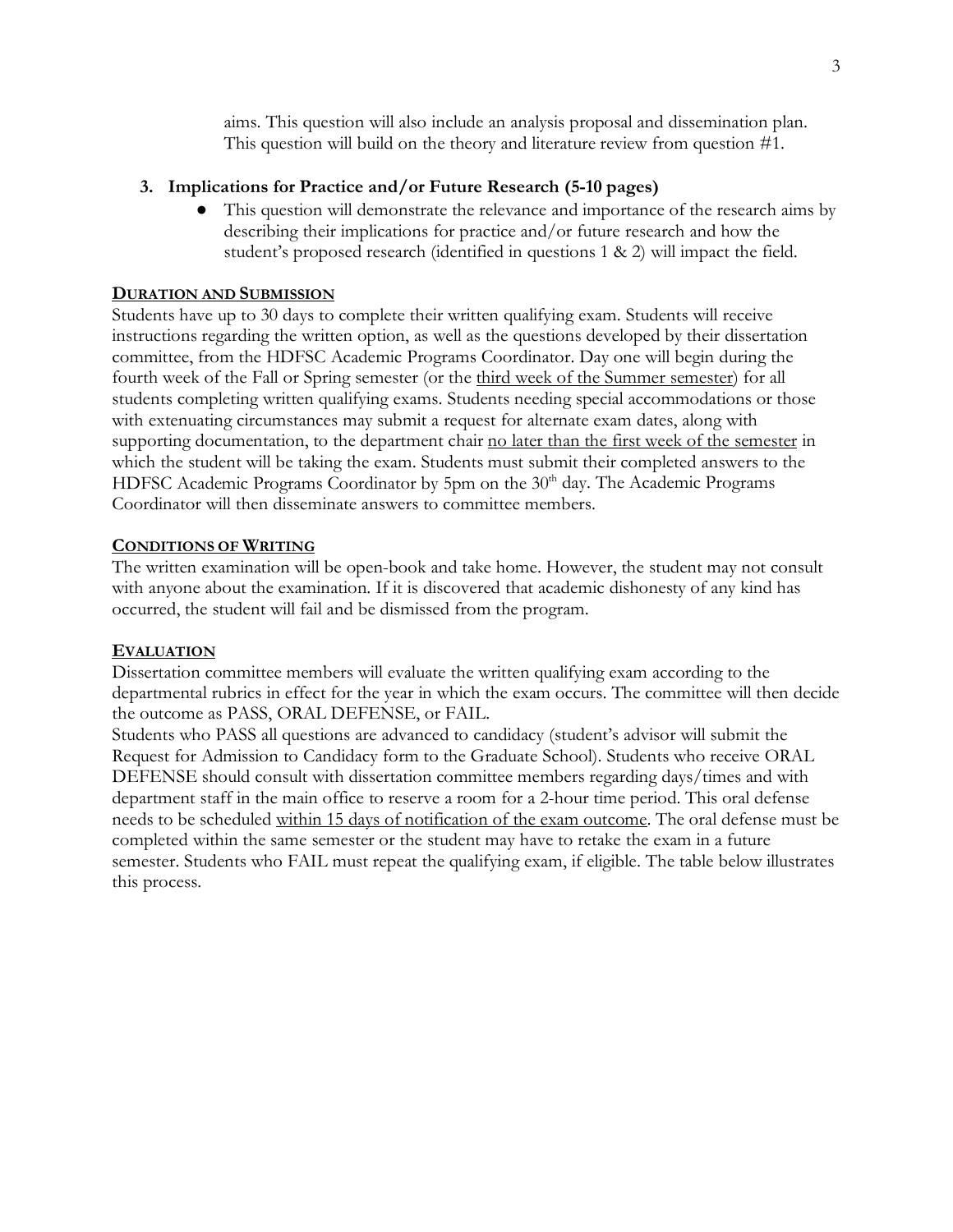

| Results of Evaluation | Required Steps                                                       | Outcome                                       |
|-----------------------|----------------------------------------------------------------------|-----------------------------------------------|
| <b>PASS</b>           | No oral defense required                                             | Student is admitted to candidacy              |
| <b>ORAL DEFENSE</b>   | Oral Defense of each question                                        | If successful, student is admitted            |
|                       | that did not receive a passing                                       | to candidacy                                  |
|                       | score                                                                | If unsuccessful, it is considered a           |
|                       |                                                                      | failed attempt, and student has to            |
|                       |                                                                      | repeat the qualifying exam the                |
|                       |                                                                      | following semester, if eligible. <sup>1</sup> |
| FAIL                  | Student has to repeat the qualifying exam the following semester, if |                                               |
|                       | eligible. <sup>1</sup>                                               |                                               |

<sup>1</sup>Students have two attempts at the qualifying exam. Students may choose either qualifying exam option for their second attempt. Any student who fails both attempts will be dismissed from the program.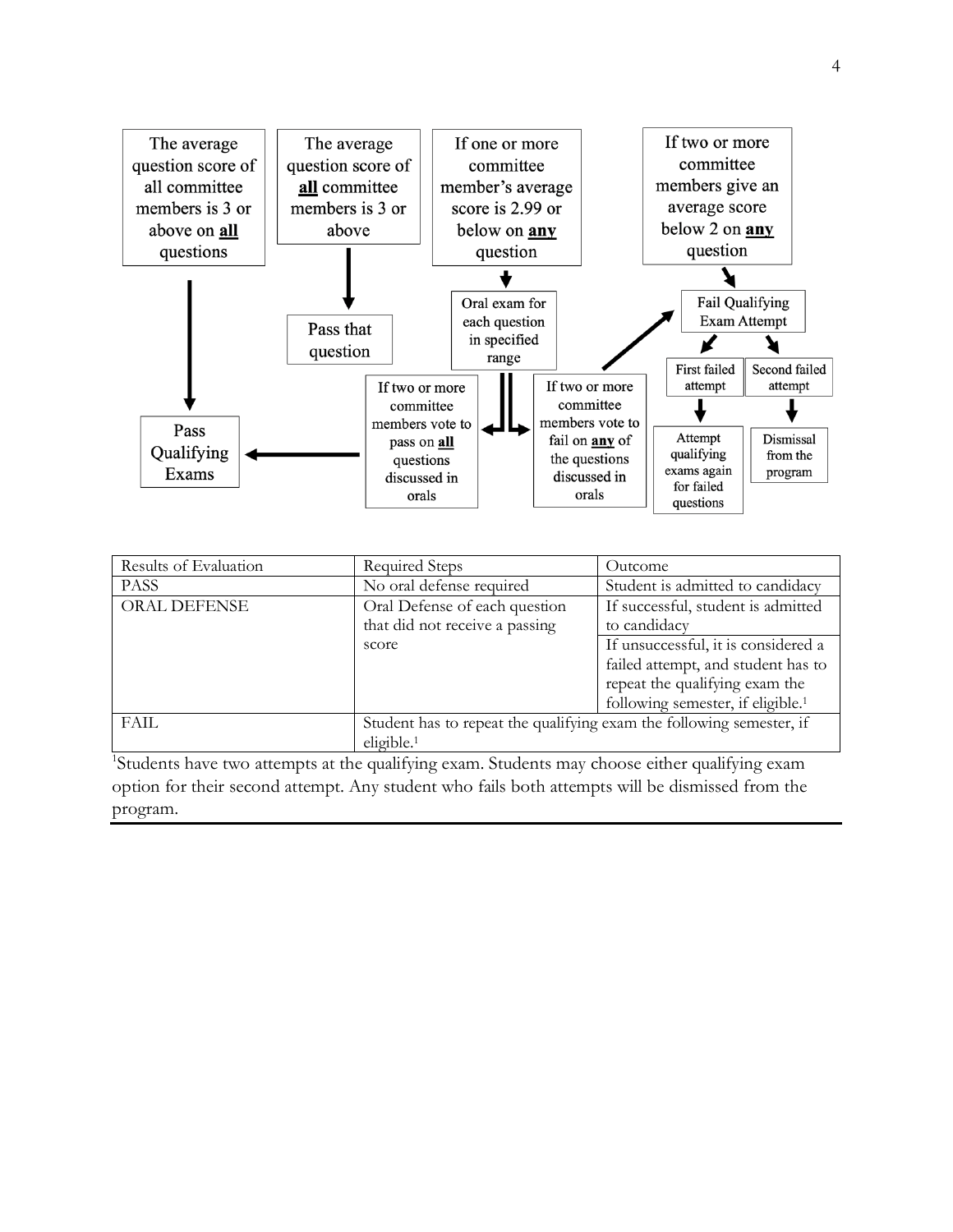# **PORTFOLIO OPTION GUIDELINES**

The portfolio is designed to demonstrate the student's body of work and application of knowledge in the practice of the student's major at the doctoral level. The portfolio requirements encapsulate the standards and procedures to demonstrate such proficiency. Students are responsible for accomplishing these portfolio requirements.

The portfolio is created throughout the duration of the student's tenure in the doctoral program. Students are encouraged to meet annually, during each Spring semester, with their major advisor and dissertation committee to assess progress towards completion of the portfolio option and to establish goals for the next calendar year. All items selected by the student to include in the portfolio are subject to approval by the student's major advisor and dissertation committee. Students should consult frequently with their major advisor and dissertation committee regarding questions, concerns, and feedback.

In line with TWU's mission to cultivate engaged leaders who are committed to transformational learning, discovery, and service, and the mission of the department to foster the education of family scientists, educators, and leaders who make significant and valued contributions to the quality of living, learning, and leadership in communities, schools and related human development contexts, the portfolio option consists of the following major sections:

- A. Research and Scholarship
- B. Teaching and Outreach
- C. Leadership, Service, and Citizenship
- D. Program Specific Parameters

The following describes each of these major sections, its requirements, and what documentation to maintain and gather.

#### **Part A: Research & Scholarship**

- **1. Research Agenda.** Students must write a 5-page paper, double spaced in APA-style that discusses the following:
	- A brief description of the student's research niche
	- The student's motivation and reason for interest in this research area
	- The student's specific methodological specialization (if applicable)
	- The student's relevant experience in the research area
	- Research goals, with timeline and measurable objectives
	- Examples of grants that support the research area
	- A justification statement that demonstrates how this research area is beneficial to the student's major area of study (e.g., for clinicians, researchers, educators, and/or policy makers)

*Required Documentation: Research Agenda*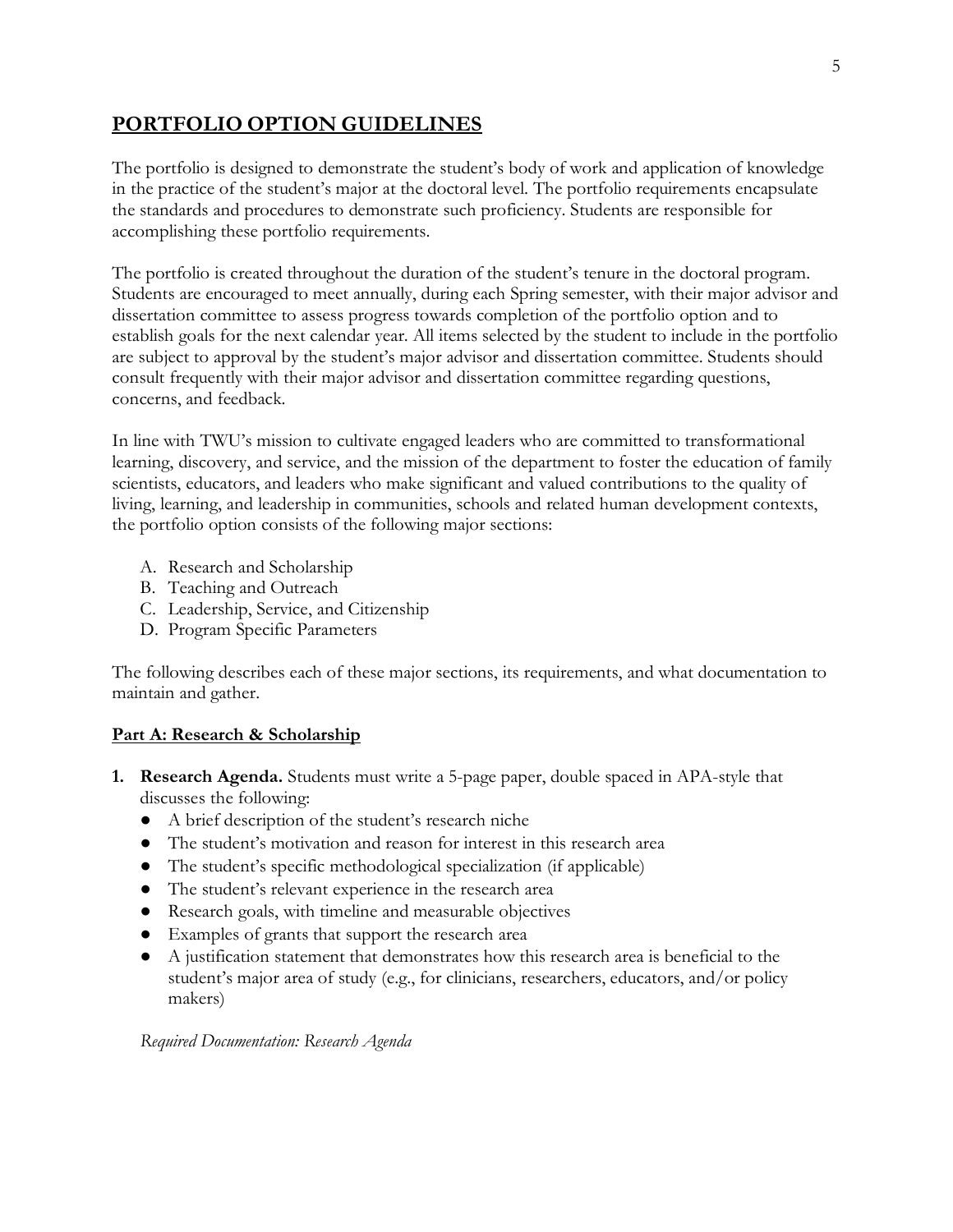- **2. Publications.** Students must have at least 2 of the following:
	- One article published or accepted for publication in a peer-reviewed journal, ideally as first or second author
	- One article with positive reviews (revise and resubmit) in a peer-reviewed journal, ideally as first or second author
	- A peer-reviewed book chapter that is published or accepted for publication, ideally as first or second author

#### *Required Documentation:*

- *Citations for all publications on CV*
- *Attach all manuscripts (either submitted, revised-for-resubmission, or published version)*
- *Attach correspondence with journal or book, including editorial feedback*
- *Attach evidence that the journal is peer-reviewed*
- **3. Presentations.** Students must have completed at least 2 from either of the following:
	- One refereed workshop accepted and presented at local, state, regional, national, or international level
	- One refereed poster or paper presentation at local, state, regional, national, or international level as first author

**Note:** students may complete two workshops or two poster presentations to fulfill this requirement.

#### *Required Documentation:*

- *Citations for all presentations on CV*
- *Attach a copy of acceptance letters*
- *Attach copy of presentation materials (handouts, Power Point slides, poster)*
- *Attach a copy of the program pages*
- **4. Funding and Grant-Writing.** Students must have completed at least one of the following:
	- An external fellowship or scholarship application
	- A grant proposal submitted by the student (local, university, state, national, private, or public)
	- A grant proposal submitted by a faculty with the student (local, university, state, national, private, or public)
		- o Note: The student must get approval by the faculty beforehand that their work for the grant proposal may count toward the portfolio requirement. The student must be an active participant in all stages of the grant writing proposal, including: attending meetings, joining in discussions and conceptualization of the grant proposal, and completing all tasks assigned by the faculty.

#### *Required Documentation:*

- *Attach a copy of the materials submitted*
- *Attach a confirmation of submission*
- *If working with a faculty member, attach confirmation that the work was approved for portfolio requirement and a statement written and signed by the faculty member describing the student's work and contribution to the grant proposal.*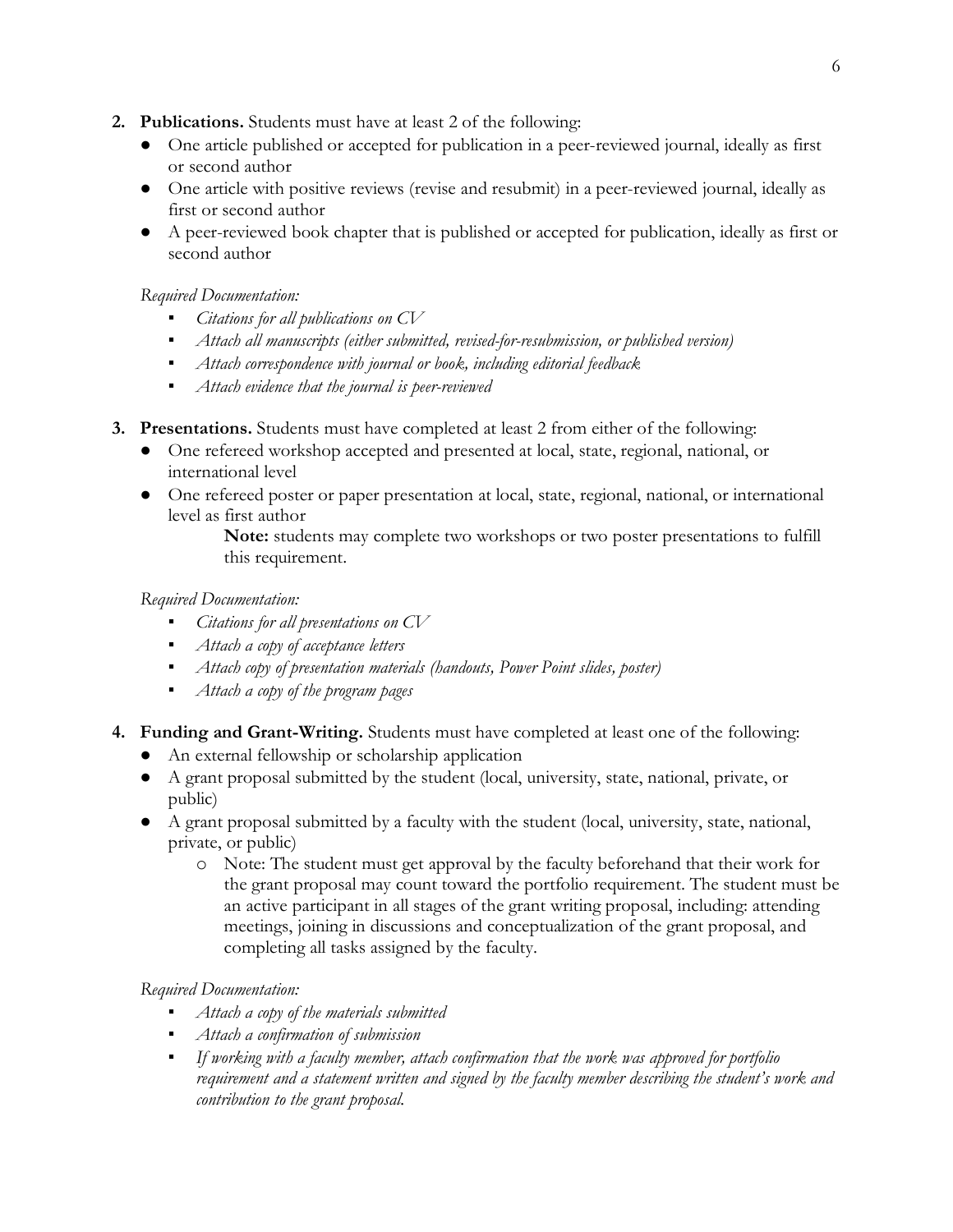#### **Part B: Teaching and Outreach**

- **1. Teaching Philosophy Statement.** Students must write a 2-3 page, double-spaced philosophy of teaching statement. The statement should include the following:
	- A description of the student's pedagogical aspirations, goals, and objectives
	- Teaching method the student will or has used to reach the above goals and objectives
	- A description of formal or informal assessment tools to measure learner progress
	- A plan for how the student will improve upon his or her teaching

#### *Required Documentation: Attach teaching philosophy statement*

- **2. Teaching or Outreach Experience.** Students must have completed at least 2 experiences from one or more of the following:
	- Teacher of record (GTA) for one university class
		- *Required Documentation:*
			- *Attach course syllabus*
			- *Attach student evaluations (including comments)*
			- *Attach evaluation of effectiveness of teaching*
	- Assist for one university class, either as a graduate assistant or a teaching internship *Required Documentation:*
		- *Attach course syllabus*
		- *Attach evaluation of effectiveness from teacher of record*
		- *Attach student evaluations (if applicable)*
	- Primary responsibility for a programmatic series of six to ten presentations for a local service agency

*Required Documentation:*

- *Evidence that identifies the program presented and the institution or agency*
- *List of all presentation materials*
- Peer or *supervisor evaluation of quality of materials and presentation*
- Participant evaluations (including comments)
- Ongoing clinical work or outreach with a specialized population in an institutional setting (e.g., hospital, school, service agency, etc.)

*Required Documentation:*

- Identify institutional setting, specialized population, and role within institution
- *Evaluation by direct supervisor*
- *Evidence of licensure (where applicable)*
- Significant involvement in research evaluation for a specific program, including creation of an evaluation report

*Required Documentation:*

- *Attach program evaluation process and documents*
- *Attach evaluation report*
- *Evaluation of direct supervisor, including description of the student's role and responsibilities in the evaluation report*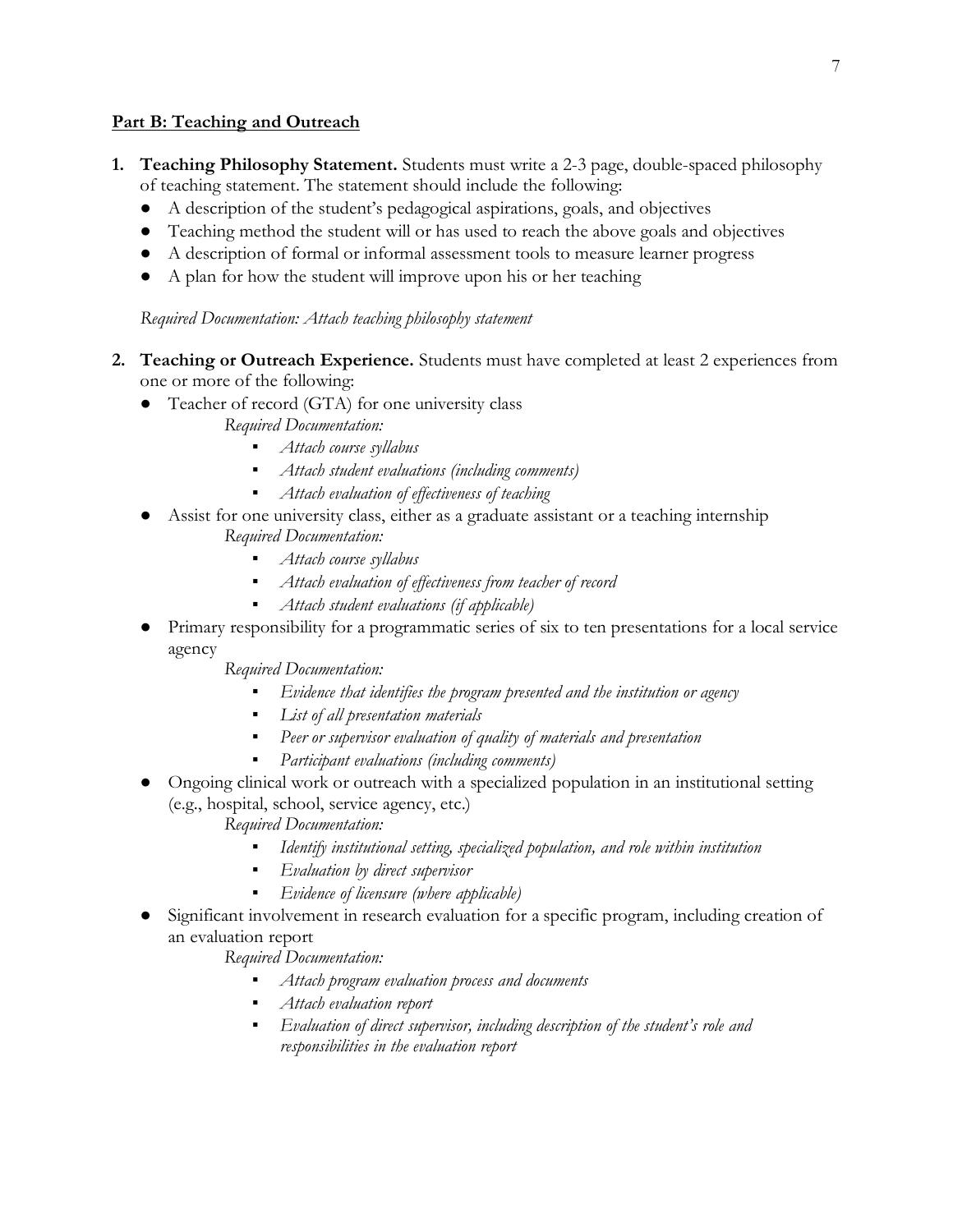#### **Part C: Leadership, Service, and Citizenship**

- **1. Professional Membership.** Students must have two of the following:
	- Membership in a national or international organization or society
	- Membership in a local, regional, or state organization or society
	- Membership in a university organization or society

#### *Required Documentation:*

- *Evidence of membership*
- **2. Participation in Leadership or Professional Activities.** Students must select two of the following:
	- Volunteer at a regional, state, national, or international conference
	- Membership on a professional organization board
	- Review for a refereed journal
	- Review for a local, regional, state, national, or international conference
	- Election to a local, regional, state, national, or international organization
	- Serve as a session discussant or moderator for a regional, state, national, or international conference
	- Any other activity approved by the student's major professor and dissertation committee

#### *Required Documentation:*

▪ *Official documentation or correspondence for activity selected*

#### **Part D: Program Specific Parameters**

#### **CHILD DEVELOPMENT AND EARLY EDUCATION:**

There are no additional requirements for Childhood Development and Early Education students at this time.

#### **FAMILY STUDIES:**

There are no additional requirements for Family Studies students at this time.

#### **MARRIAGE & FAMILY THERAPY:**

**1. Philosophy of Supervision.** Students must write a philosophy of supervision (15-page maximum length), which includes the following AAMFT Philosophy of Supervision Guidelines:

- The theoretical framework that guides your work as a supervisor
- How your philosophy of supervision addresses multicultural issues and contexts
- That you think about treatment and supervision in relational terms (for example, in terms of patterns, sequence, context)
- That you are aware of patterns and sequences of replication at various systems levels (for example, interconnection and interrelationships of the individual, family, therapist, supervisor, and context of training)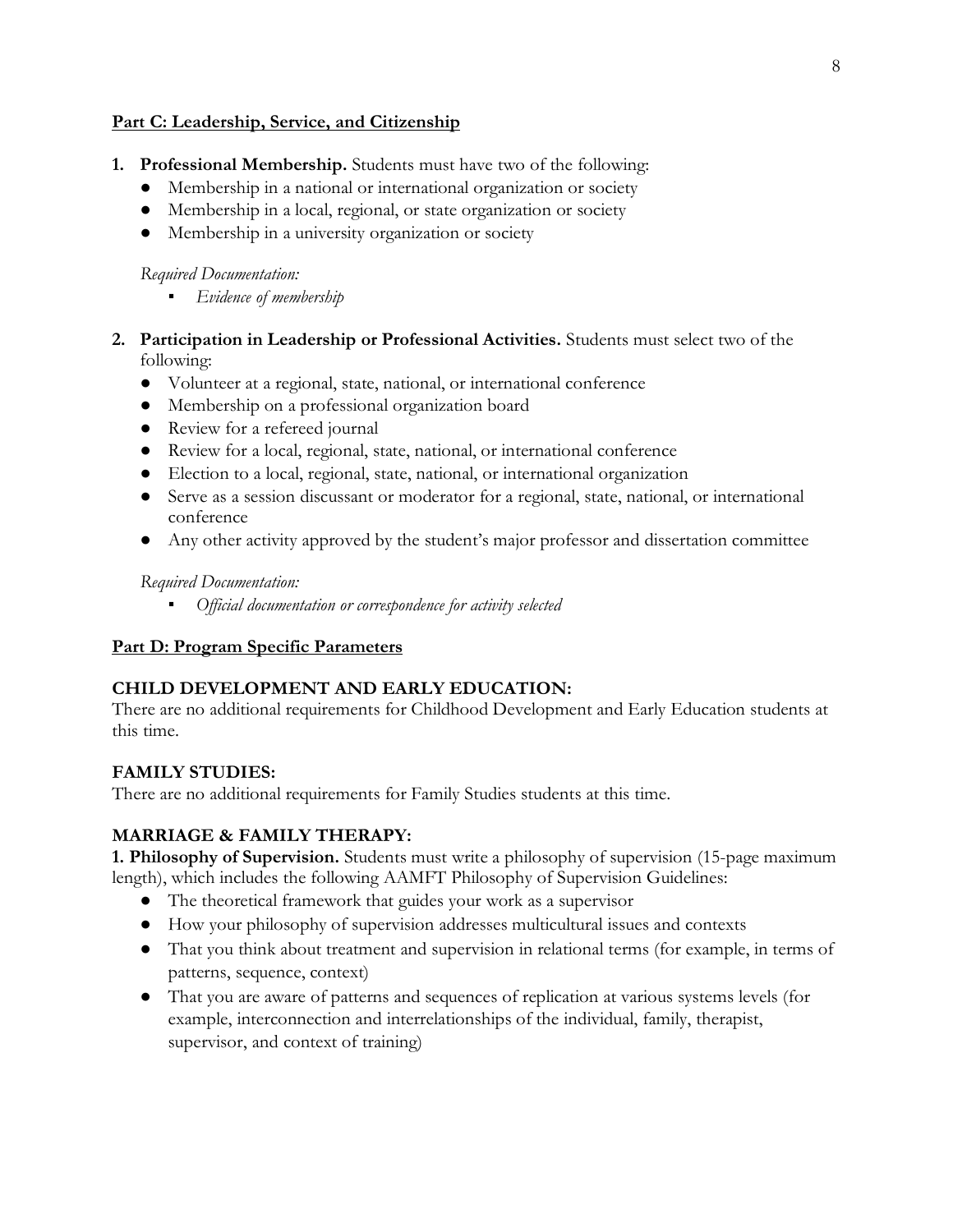- That you understand MFT supervision literature by citing recent articles, chapters, and/or books, and how his/her supervision philosophy and methods of supervision relate to the current MFT supervision literature
- That you are sensitive to the multilevel implications of developmental, biological, sociocultural, gender, and family-of-origin issues
- The ways in which personal values, beliefs, life experiences, and theoretical assumptions impact upon your philosophy and practice of supervision
- Your theoretical consistency, whether from one prominent model or from an integrative perspective
- Your rationale for the choice of supervisory methods and how the methods facilitate achievement of supervision goals

#### *Required Documentation: Attach Philosophy of Supervision*

- **2. Supervision Training.** Students must select two of the following:
	- Supervision of 1 master's student across 1 semester
	- Assist in Prepracticum, Practicum, or Internship class
	- Supervision of 1 LMFT-Associate across at least 6 months outside of the university **Note:** Students may complete two of any of the above options to fulfill this requirement

#### *Required Documentation:*

- *Supervisor evaluation of student's supervision*
- *Supervisee(s) evaluation of student's supervision*
- *Attach evidence of AAMFT Approved Supervisor Candidate Status*

## **Portfolio Oral Defense**

Students will arrange the oral defense by consulting with dissertation committee members regarding days/times and with department staff in the HDFSC office to reserve a room for a 2-hour time period. The student must provide a copy of the portfolio to his or her dissertation committee 2 weeks (minimum 10 working days) prior to the oral defense. Portfolios must be submitted to the student's dissertation committee no later than the first week of November in the fall semester, the first week of April in the spring semester, or the first week of July in the summer semester. \*Students wishing to complete their qualifying exam in a summer semester should consult with their advisor and committee members to ensure they are available during that semester.

The portfolio must be submitted electronically as one document in PDF format with bookmarks linking to individual components of the document. The portfolio should be organized according to the major sections and contain an overview page (e.g., table of contents, checklist, executive summary, etc.).

Dissertation committee members will evaluate portfolio content and evidence. The written papers will be graded according to the departmental rubrics in effect for the year in which the exam occurs. The committee will then decide the outcome as PASS, REVISE AND RESUBMIT, or FAIL. Students who pass are advanced to candidacy (student's advisor will submit the Request for Admission to Candidacy form to the Graduate School). Students who receive a score below 3 on